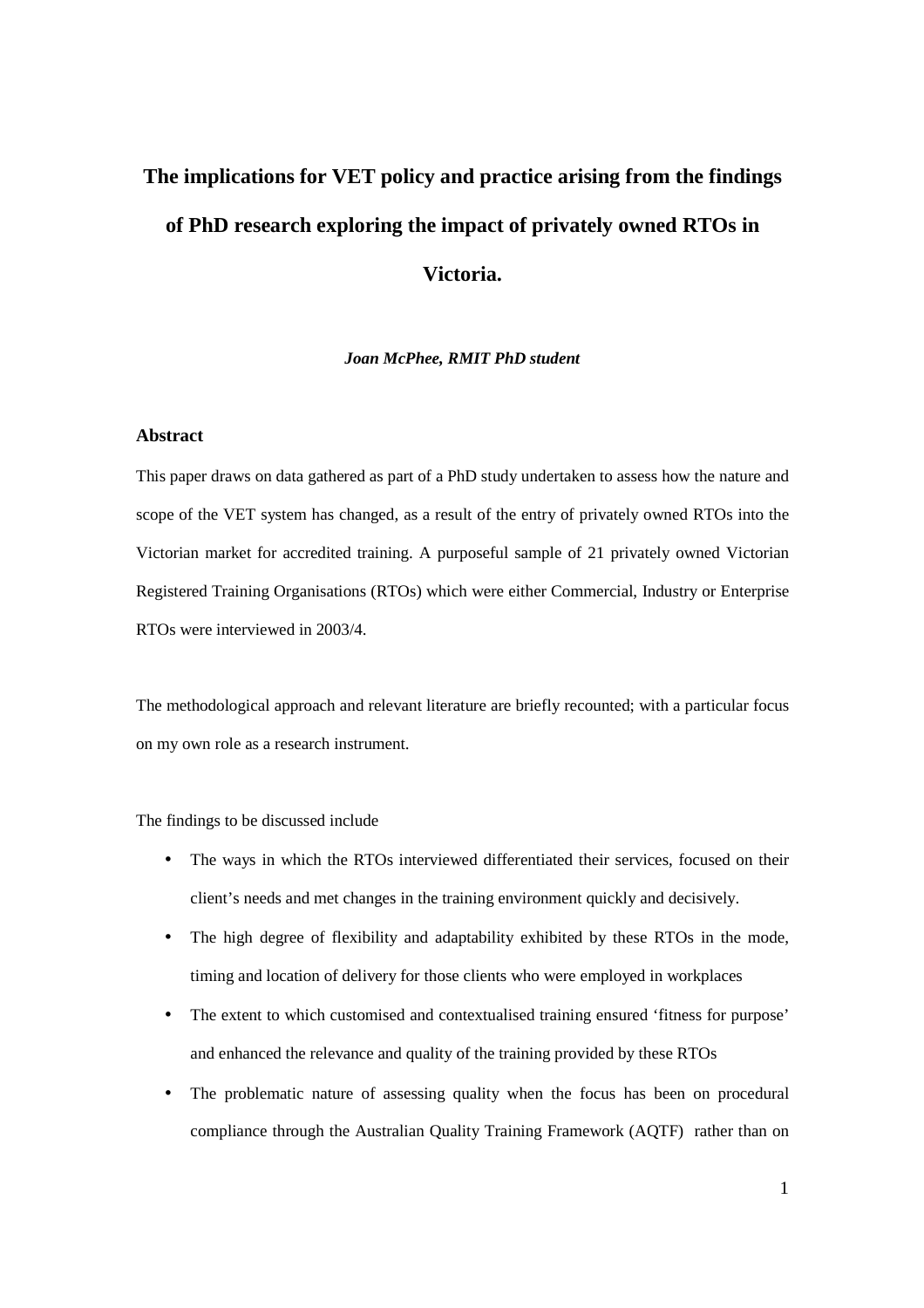finding ways to improve the relevance and value of program content, assessment and delivery.

- The increase in diversity, choice and competitiveness illustrated by the presence of privately owned RTOs.
- The consequences of my findings for a number of stakeholders in the VET training system are discussed briefly.

This paper represents work in progress. Comments will be very welcome.

## **Introduction**

In 2005, I presented a paper (McPhee 2005) at the AVETRA conference providing insights into the activities and views of 21 privately owned Victorian Registered Training Organisations (RTOs) interviewed between October 2003 and February 2004. Since that time, further work has resulted in an assessment of how the nature and scope of the Victorian Vocational Education and Training (VET) system has changed as a result of the entry of privately owned RTOs into the Victorian market for accredited training. The implications of some of these findings are reported in this presentation

In 1990, the Victorian Labor Government introduced the *Victorian Vocational Education and Training Act 1990 (1990) ,* to allow for the registration of private providers to deliver accredited training. The implementation of this Act meant that the previous monopoly which TAFE Colleges had over the delivery of accredited training ceased.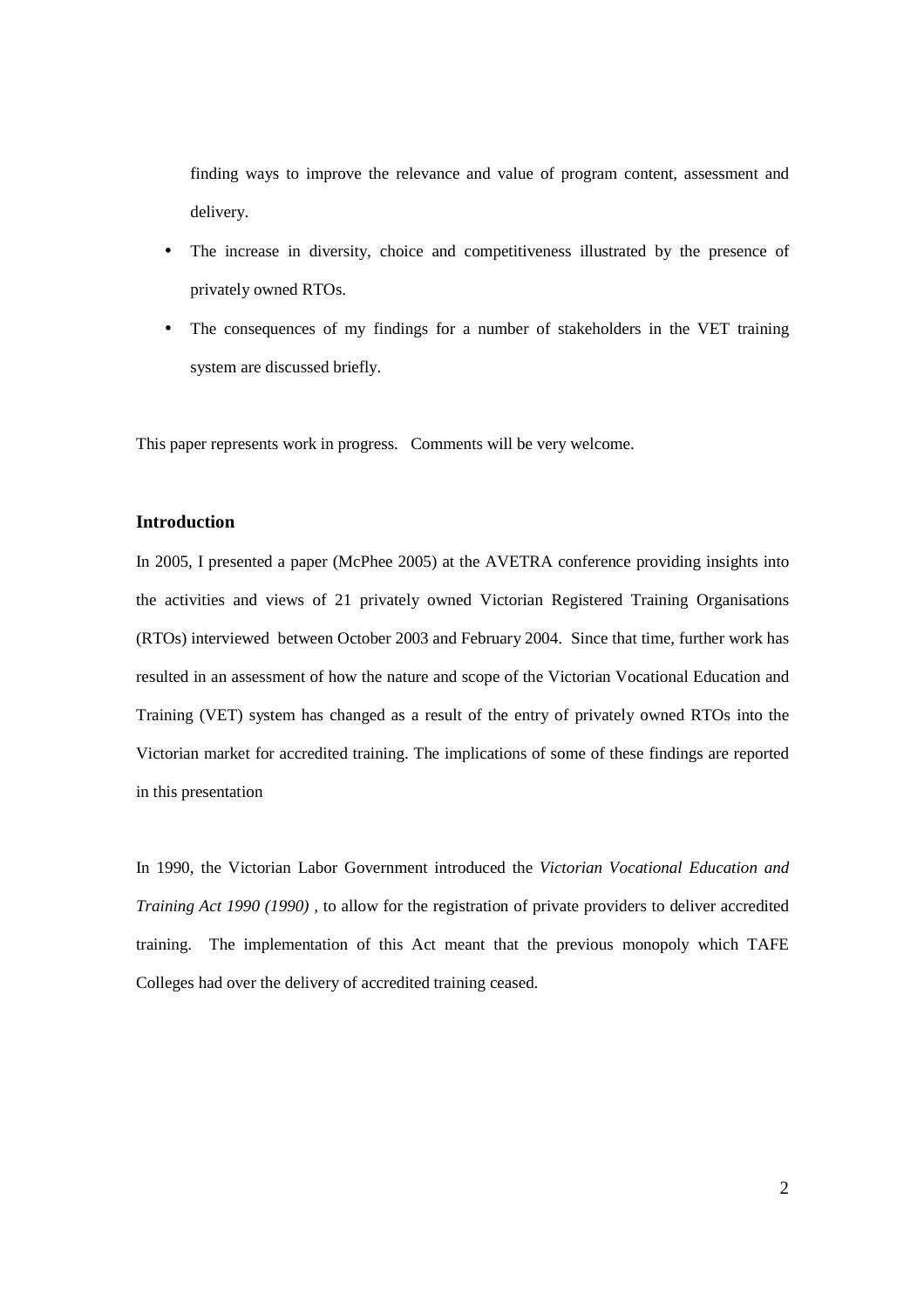#### *Privately owned Registered Training Organisations (RTOs)*

As indicated above, my focus for this research has been on a particular group of RTOs for which I coined the phrase 'privately owned RTOs'. They comprise commercial, industry and enterprise providers. The number of RTOs in these three categories reached a total of 760 in 2002/3 which represented 69% of all categories of RTOs. Appendix A gives details of the annual registrations of each type of these RTOs from 1991 to 2001/2.

For ease of reference the term Registered Training Organisation (RTO) is used in this paper generally to refer to 'registered private providers'(State Training Board Victoria 1993; State Training Board Victoria 1993) although this term was not widely used until 1997-8 (Department of Education Science & Training 2005) when it encompassed all types of RTOs.

# *Reforming VET*

In undertaking my research, I have limited my definition of the VET training market to those privately owned RTOs registered in Victoria which provide accredited courses. In opening up the VET training market to private providers, initially in Victoria and ultimately nationally, policy makers hoped to achieve reforms which would improve the provision of VET, in a number of ways and would overcome the perceived rigidities that existed (Dawkins and Holding 1987; Dawkins 1989; Dawkins 1992; Keating 1994). In particular it was intended to improve the

- responsiveness,
- flexibility,
- diversity
- quality
- competitiveness
- choice, and
- national consistency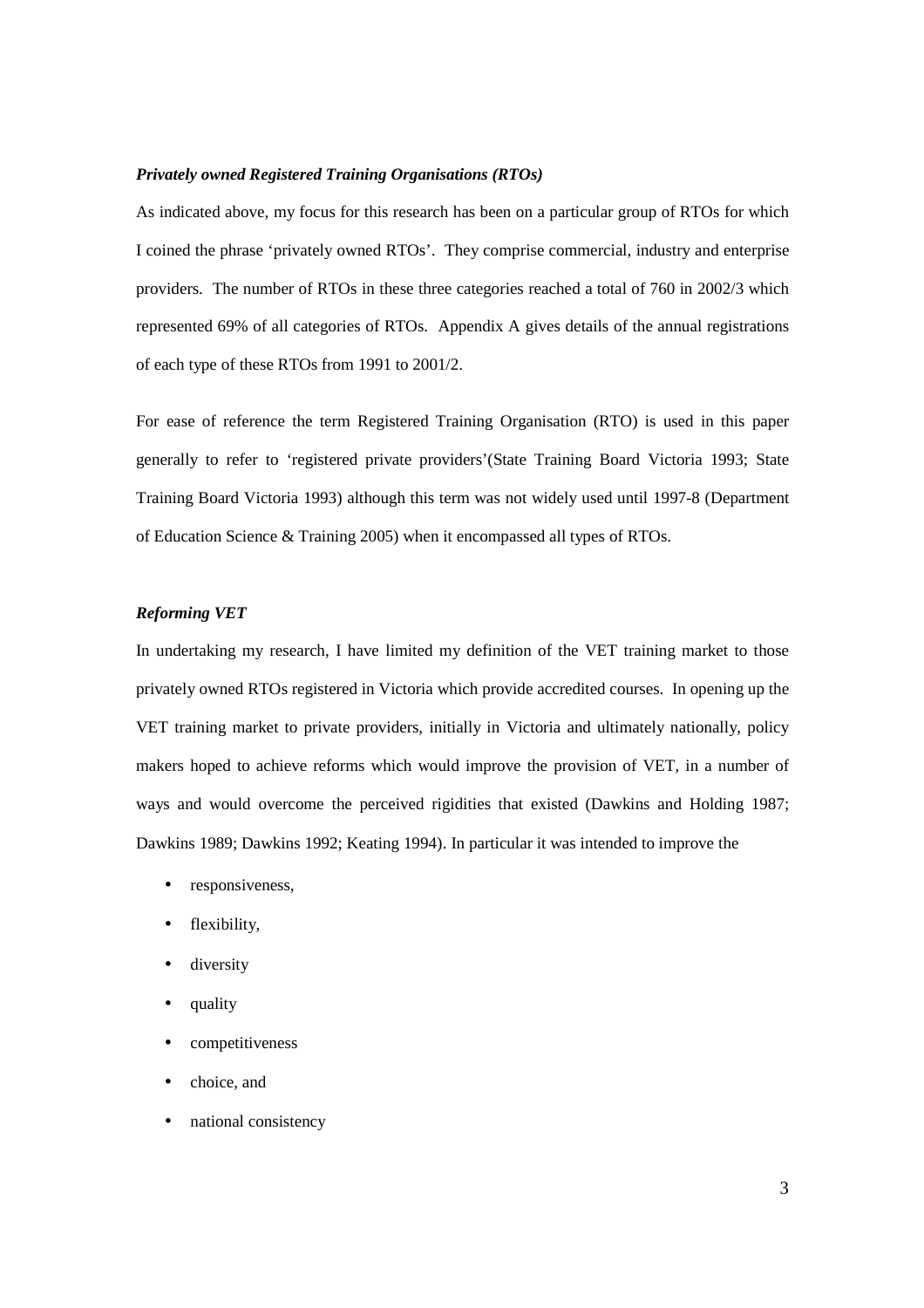of the VET system..

The political and economic context for these changes is not documented in this paper but the rise of economic rationalism (Pusey 1991; Campbell and Halligan 1992; Marginson 1993), the high levels of employment, the lack of international competitiveness and the growth of globalisation (Seddon and Marginson 2001), from the late 1980s and beyond, form part of this context.

It should be noted that I have referred to relevant literature throughout this paper rather than having a separate literature review.

#### **Research Method**

The epistemological approach adopted for my research is best described as interpretive inquiry which is '*concerned with how the participants in an inquiry interpret and give meaning to their world.'* (Caulley 1994, p.4)*.* I have used multiple techniques of data collection. This triangulation assists in establishing a degree of trustworthiness, reliability and credibility (Wiersma 1995; Arksey and Knight 1999; Williamson, Burstein et al. 2000). The collection includes historical and economic data, statistics made available to me by the Office of Training and Tertiary Education (OTTE) in Victoria and the qualitative data from my interviews. These interviews were conducted with the CEOs, or their nominated representatives, in 21 RTOs, together with an additional two expert informants. The 21 RTOs (McPhee 2005) represented a purposeful sample (Caulley 1994) and the interviews conducted were semi-structured (Arksey and Knight 1999; McPhee 2004).

My own knowledge and experience as an active participant in VET underpins my data collection (Lincoln and Guba 1985). This reflects the '*self as an instrument'* (Garman, 1996, p.27) and is justified by the tacit knowledge I have gained over many years as a training practitioner and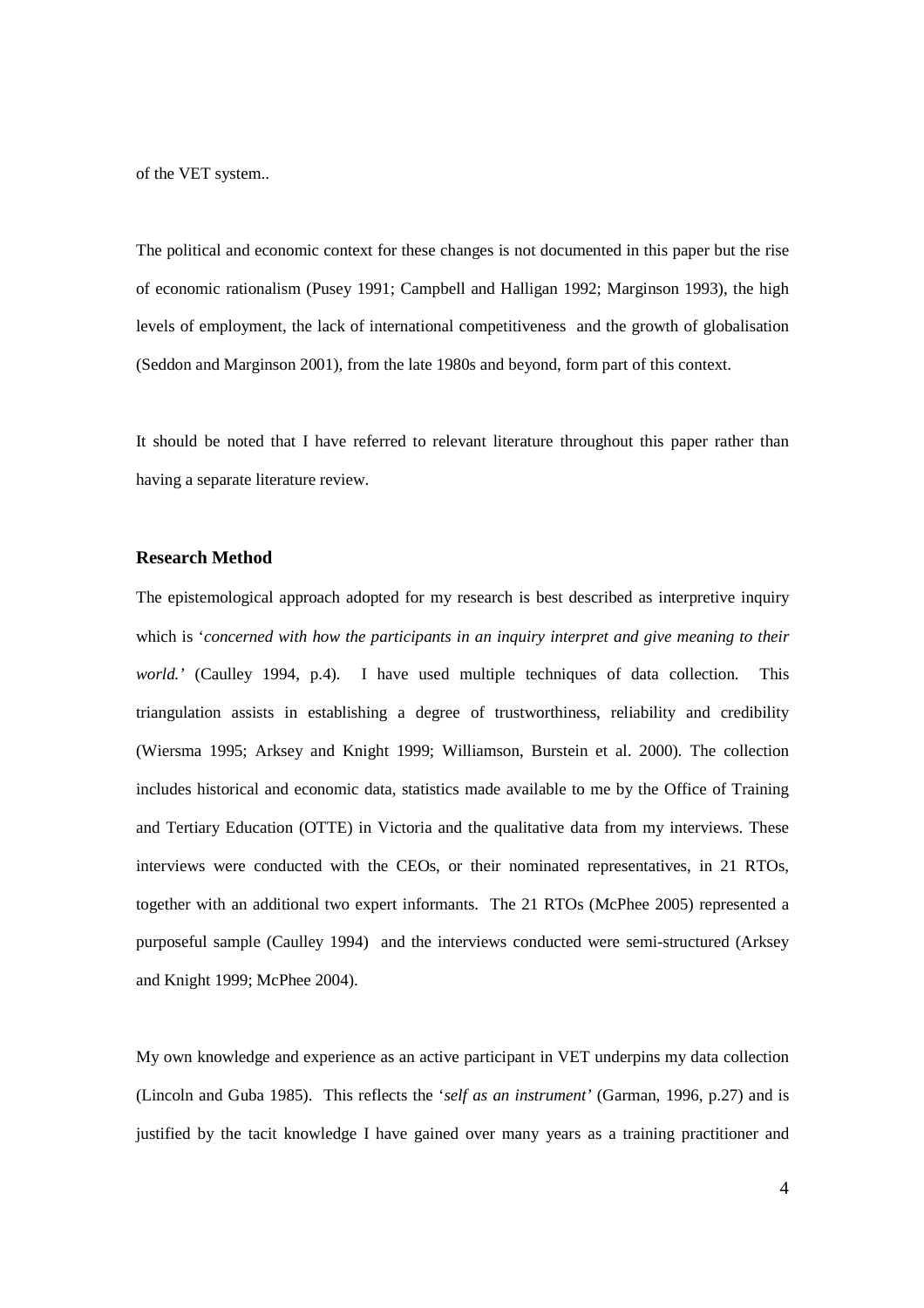manager in public and private VET. Appendix B includes a personal work history detailing the extent of my participation in the policies and practices of the VET system.

I have used the idea of having different 'voices' throughout my research. The first 'voice' is that of the system which is articulated through the quotations and comments of VET stakeholders (including policy makers, bureaucrats politicians, employer bodies) to communicate the reform objectives through slogans (Deveson 1990; State Training Board Victoria 1991; State Training Board Victoria 1993; Australian National Training Authority 1994; State Training Board Victoria 1994; Australian National Training Authority 1998; McPhee 2005). Another 'voice' is that of the providers, expressed through my interview finding. The third 'voice' is my own.

In examining the historical data I use the concept of 'framing' (Lakoff and Johnson 1981; Rein 1983; Ryan 1999) to explain how the slogans used to describe the intended reform agenda enable complex issues to be simplified so that they can be easily understood by those to whom the policy makers are 'selling' the reforms.

I found that the meaning of the words used by policy makers differed sometimes from the meaning given by the practitioners in the VET sector (Virgona et al, 2003; Foucault, 1973). Thus it became apparent that there are two different but related discourses. One is the discourse of the policy makers and the other the discourse of practice. The policy discourse represents the meaning assigned to the slogans by the policy makers and others which as Virgona et al (2003) suggests may be abstract and de-contextualised and '*which makes sense only at a distance'* (Virgona, Waterhouse et al. 2003). These abstract meanings may be impracticable in the real world where the action occurs.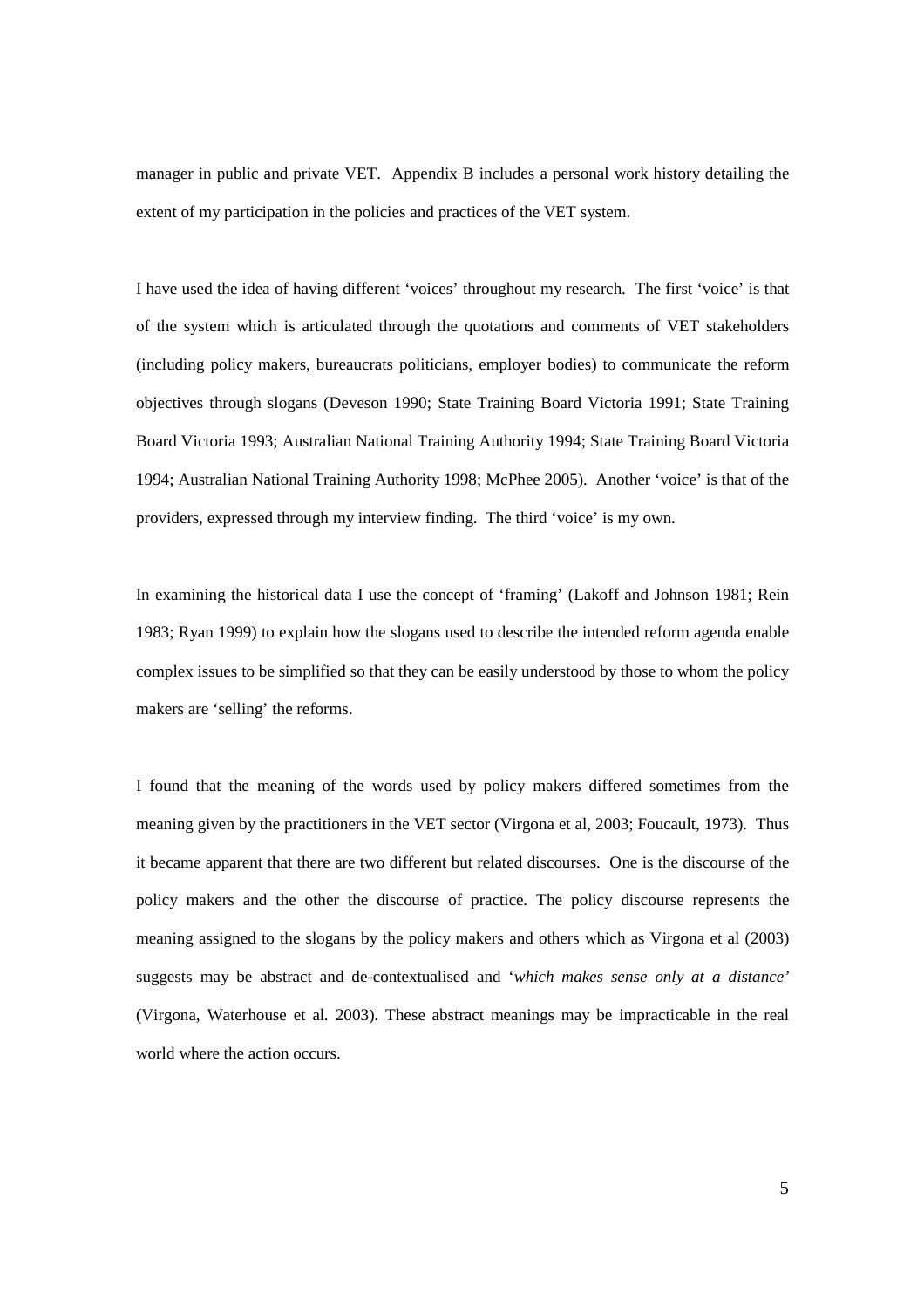The discourse of practitioners gave different meaning and interpretations from that of the policy discourse for a number of the slogans which communicated the VET reform agenda. A number of these differences have led to tensions and frustrations between RTOs and the Victorian regulatory body.

### **Findings and discussion**

My findings focus on the reforms listed above. The grounded experience of the RTO representatives who were interviewed forms the basis for this report.

I found the term 'responsiveness' included being client focused, having closer links with industry, differentiating services and providing demand driven training. The RTOs I interviewed actively anticipated their client needs, developed new products and services and put them into the market place to gain business. Many examples were provided of how they met client needs and/or provided customer service. For instance, some RTOs believed it was critical for their trainers to spend time with each client, prior to developing a training program, to find out in some detail how the organisation operated and what the client's employees needed to improve their skills.

The privately owned RTOs interviewed, demonstrated they were capable of responding quickly and decisively to changes in demand and/or the training environment. Without the presence of privately owned RTOs, the skill training needs the government saw as priorities could not have been met as expeditiously.

The second slogan listed above is 'flexibility'. The RTOs I interviewed assigned different meanings and interpretations about flexibility to those identified by policy makers. Policy makers tended to focus on e-learning and technological improvements as ways to increase flexibility (Australian National Training Authority 1994) but the RTOs I interviewed went much further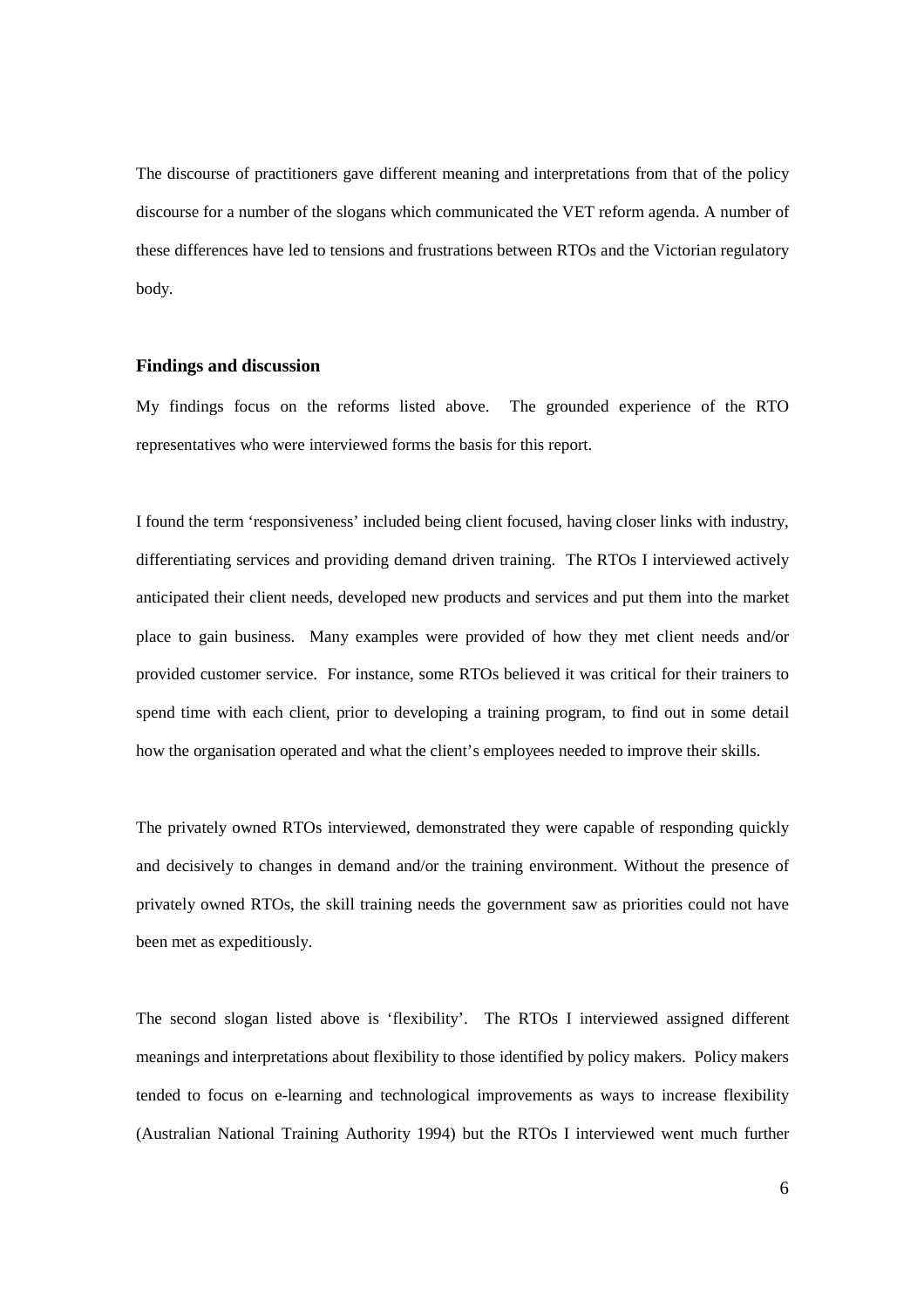with their approach to flexibility. They delivered accredited training at times, places and through methods which suited their client's needs. They perceived being flexibility as a necessary part of providing customer service.

Some enterprises sought registration as RTOs in order to gain flexibilities. For example, continuous or on-demand enrolment processes and program scheduling aligned to the ebb and flow of an industry clients' business operation were part of normal day to day operations for many of those I interviewed A number referred to using 'blended solutions' for training delivery. This encompassed on-the-job training and assessment, formal classroom sessions, computer based learning, short sessions using employee experts, Recognition of Prior Learning (RPL) and block training in workshop sessions away from the workplace, to name the main ones identified.

For users to whom adaptability or flexibility are critical issues, the entry of privately owned RTOs provides an alternative to TAFE Institutes. There is still a perception that most publicly funded are more inflexible in the way they approach their training processes – whether it is the enrolment period, the timing of classes for their students or other embedded rigidities.

The third slogan relates to diversity. With the entry of private providers, users can now choose from a diverse group of registered RTOs. This contrasts with the position prior to 1990. I found considerable variation in the day to day operations of private RTOs, whether it was the breadth of their markets, the client groups they serviced or the range of approaches applied to the delivery of their training. Further, I found (as a Training Recognition Consultant (TRC) – see Appendix B) that significant diversity in relation to the size of RTOs and the multiplicity of industry sectors in which they operated, existed among my numerous clients.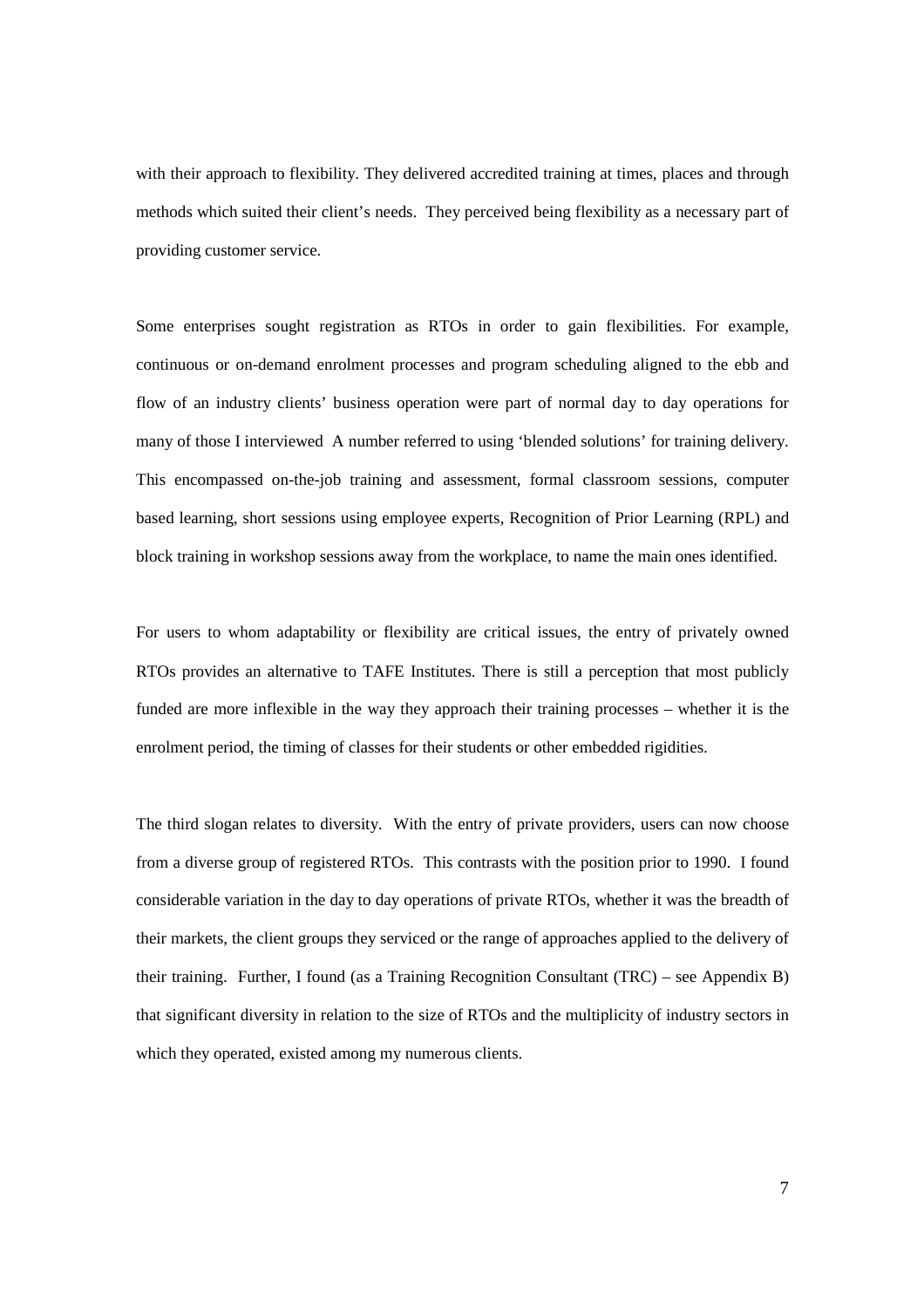Although much of this diversity is laudable, one downside which became apparent from my research was the complexity that it added to the VET system. Its increased complexity is perceived by both RTOs operating on a day to day basis and by the users of the system. Both groups have expressed concern about this (Australian National Training Authority 2003; Chappell 2003). Indeed it is apparent that complexity is an unintended outcome of the opening up of the VET training market.

I found that privately owned RTOs, on the whole, possessed a very good understanding and knowledge of the VET system and, to some extent, modified the concerns of their clients about the complex aspects of the system. More complexity may be the price we have to pay for the privatisation of the system. If the diversity, responsiveness and flexibility of the VET sector were emphasised and promoted, a reduction in the level of anxiety and tensions about complexity may be alleviated.

The fourth catchphrase identified above is 'quality'. Although the meaning of quality is open to some debate (Gibb 2003) ultimately, judging quality is in the eye of the beholder. For example, at the provider level, possessing high quality resources can still go to waste if the trainer is not adequately experienced and/or skilled enough to use the materials or to facilitate the training process. I found that the policy makers mainly relied on the quality assurance (QA) of administrative processes as a means of judging quality. But administrative processes do not deal with the quality of teaching and learning. I acknowledge that the 2007 AQTF Standards have now extended the assessment of compliance to include indicators of quality outcomes, including aspects of teaching and learning. Nevertheless, the best way to judge quality of outcomes is not necessarily through a general and uniform measure which deals with a macro focus of quality but rather to judge the extent to which an RTO continues to work with clients through repeat business and develops an ongoing relationship with that client. My interview findings confirm the extent to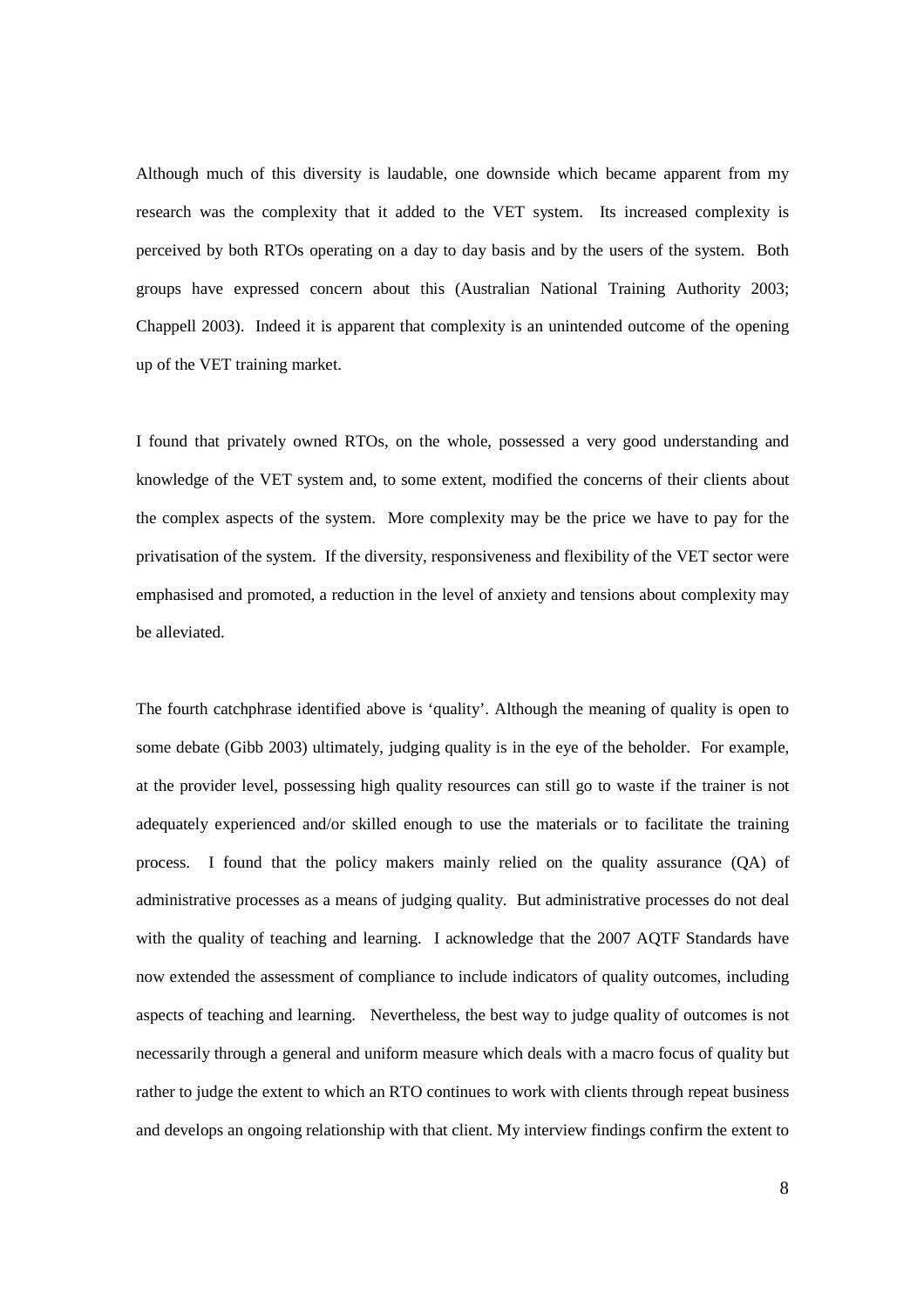which the 21 RTOs have achieved success over a prolonged period. I concede that this still does not provide an absolute guarantee of quality – other issues may be involved. It is possible that RTOs may lack a genuine and honest approach to training delivery, or the capability to deliver the desired outcomes to occur (Gallagher and Anderson 2005). Ultimately, despite my caveats, I believe that the survival of the privately owned RTOs I interviewed over an extended period of time, together with their capacity to win repeat business and new clients by word of mouth, is a reasonable prima facie indicator of quality.

Another area which relates to quality is the extent to which customisation and contexualisation of training to enhance fitness for purpose and relevance of training takes place. Prior to the entry of private RTOs, there was little incentive for training to be customised and contextualised. However, my research found many examples of how these private providers ensured the 'relevance' of training (Townsend and Waterhouse 2005). In addition to the example given above in the discussion on responsiveness, other specific examples include:

- Ensuring that field work is carried out at appropriate sites and that this is representative of the type of workplace in which the student is engaged
- One very large national enterprise expecting its trainers to spend time 'on the floor' periodically to make sure that they were aware of what the employees were expected to do and to ensure continuing authenticity of the training.
- Using industry experts or trainers with specialist skills

The fifth and sixth of the reforms referred to above, relate to achieving greater 'competitiveness' and 'choice'. The Victorian government's competitive tendering and allocation of user choice funds to privately owned RTOs have been additional ways in which both competitiveness and choice have increased (State Training Board Victoria 2000). However, the actual extent of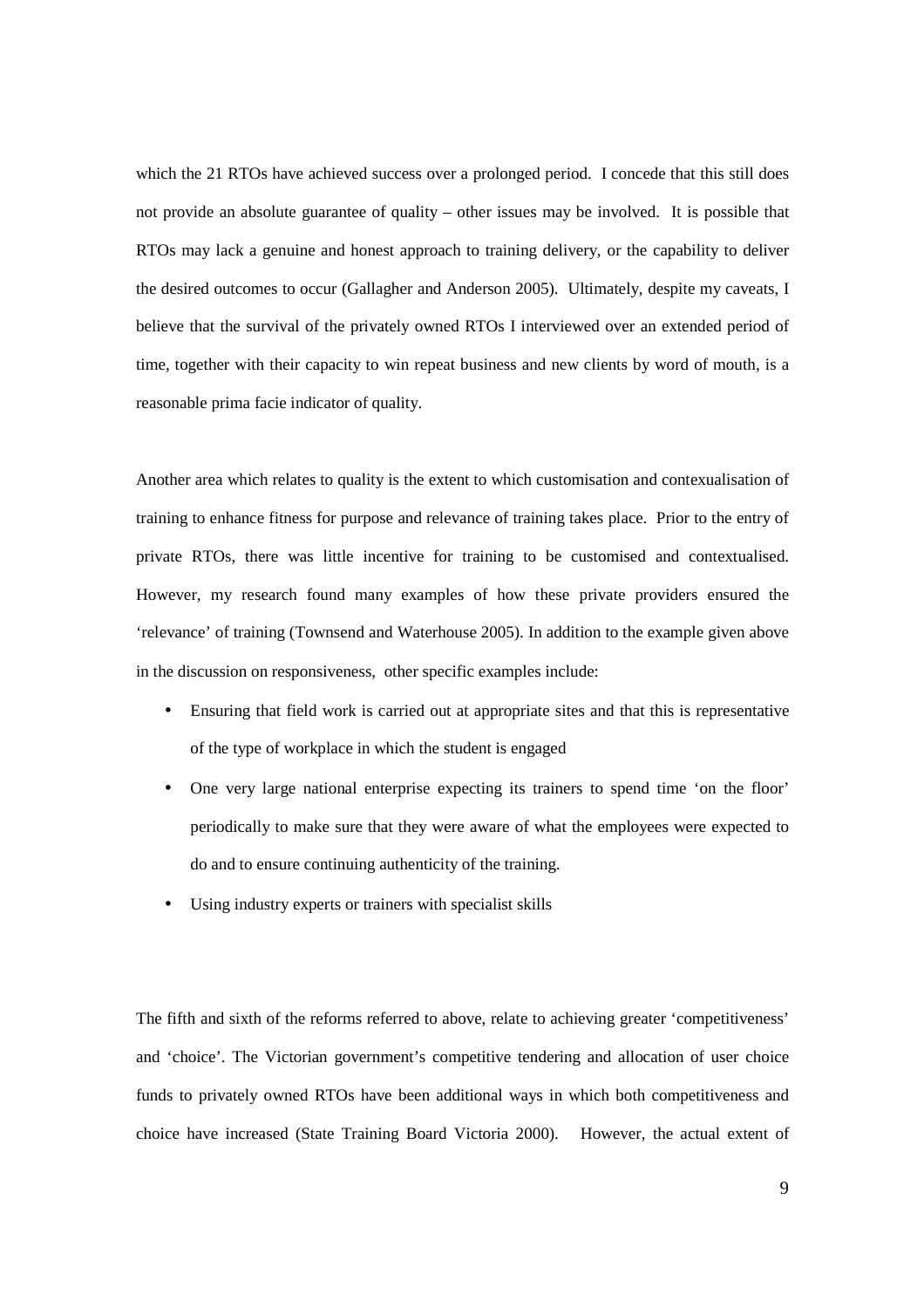competitiveness which exists cannot be established without market share data and I was unable to obtain this. From a macro perspective there are more suppliers in the market (see Appendix A) and as a consequence there is greater choice (Kemp 1997).

From a micro perspective, the Commercial RTOs interviewed felt that competitiveness in the market place was a significant issue for them. Not surprisingly perhaps, they saw the TAFE Institutes as their major competitors, citing advantages that TAFE had in relation to price, volume, resource, branding, infrastructure and status. However these RTOs also recognised that TAFE suffered disadvantages due to size and structural constraints (such as being bound by the terms and conditions of employment of their unionised workforce and being subject to government regulations and reporting requirements). The interviews revealed examples of how private providers were able to respond quickly to changes in the training market or to meeting the specific needs of their clients. One particular example cited by a commercial provider was when he was asked to deliver a course in Sydney only one week after the initial request was made. He described contacting the trainer and putting him on an aircraft that week (on the Tuesday) to deliver the training as requested.

Overall, the nature and extent of competition in the Victorian VET sector has increased with the privatisation of the market and there is more choice.

The last of the slogans listed above related to 'national consistency'. This has been omitted from this discussion.

In concluding this paper I set out below some of the consequences arising from my research for a number of stakeholders in VET.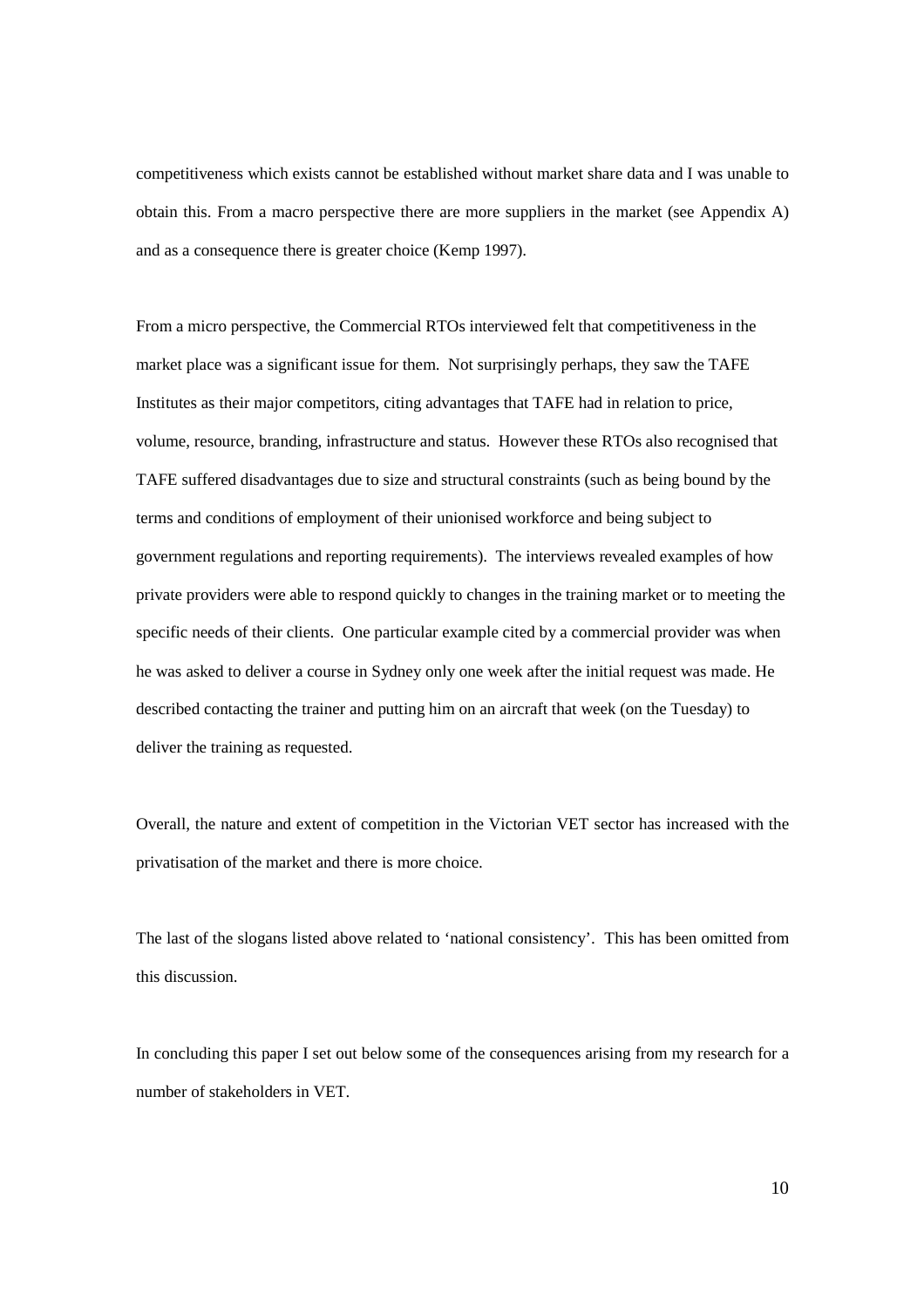• *Policy makers:* The privately owned RTOs expressed a number of frustrations with the regulatory authority (STA). They felt a lack of connection with the STA except in relation to formal responses to compliance issues. Having RTOs compliant with the AQTF is only part of the story. If the system is to continuously improve there needs to be more emphasis on development, particularly in relation to building the capability of providers through PD. For example, having all RTOs able to develop customised, contextualised and flexible training which results in improved skills and expertise is one important developmental challenge. My research shows that, in some respects, privately owned RTOs are leading the way. If care is not taken public providers will be left behind.

Opportunities are needed to build bridges, develop feedback loops, and learn more about how providers and regulators perceive their role. Further, a shift from compliance as the 'main game' to a development role could enable the regulator to learn more about what happens in the field. Finding ways for all stakeholders to interact with one another more in different forums could result in the STA having a greater knowledge of how the RTOs operate on the ground. Another would be an improvement in the capability of all categories of RTOs to provide relevant training. The State Training Authority (STA) could highlight and publicise the advantages which private providers have demonstrated by managing professional development (PD) activities and encouraging private providers to share their leading edge practices and expertise with other RTOs.

• *Public Providers:* TAFE Institutes, according to one of the expert informants I interviewed, need to improve their customer relationships and build the capability of their teaching staff through PD. Their private provider competitors are, on the whole, more responsive, adaptable and offer timeliness and relevance in their training activities. In some instances successful collaboration has occurred between both public and private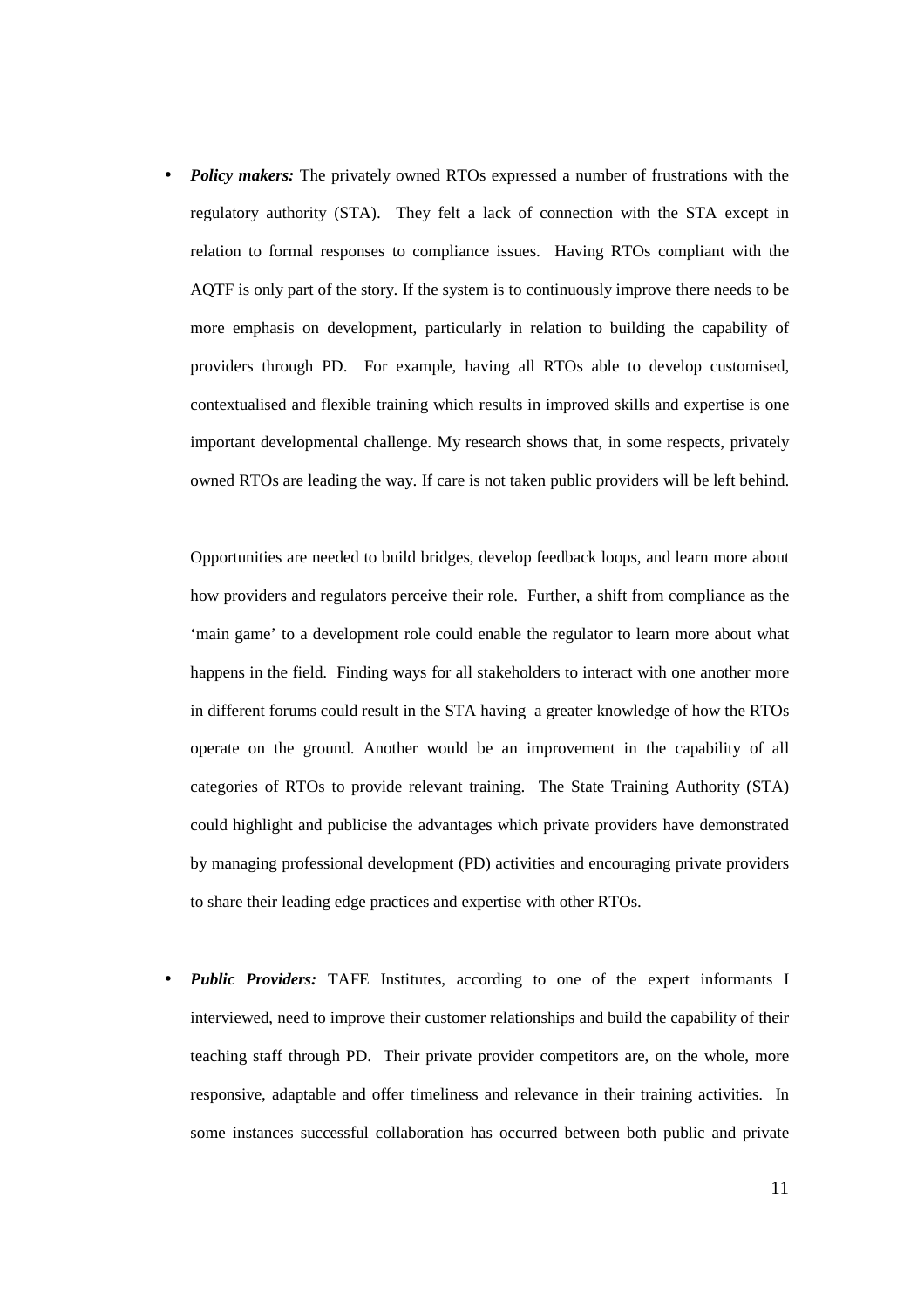providers. This can help to disseminate information of cutting edge practices. More partnerships and collaboration between public and private providers would help reduce the rivalry that exists and offer another way of achieving overall improvements in the VET system.

- *Private Providers:* My findings suggest that size is not a critical factor, but rather the strength of relationships which an RTO builds up with its client base. Other data suggest that:
	- o To increase their success in the marketplace, private providers could benefit from reviewing their client relationships and building systems to ensure ongoing and regular contact with clients.
	- o Working across state borders for national clients has contributed to the success of some of the RTOs I interviewed. National companies value highly the potential for consistency in training delivery by using a single provider nationally. This suggests opportunities for growth for small providers, particularly if they have a good knowledge of the VET system on a national basis.
	- o Niche providers have put time and effort into making sure they met the specific needs of their clients, through flexibility in the timing, modes and location of training, as well as customising and contextualising their materials and delivery. To some extent these actions could be perceived as 'barriers to entry' and discourage new entrants and thus protect existing niche markets.

Privately owned RTOs need to take up every opportunity to ensure that the government decision makers are made aware of the specific benefits they have brought to the VET training market in Victoria.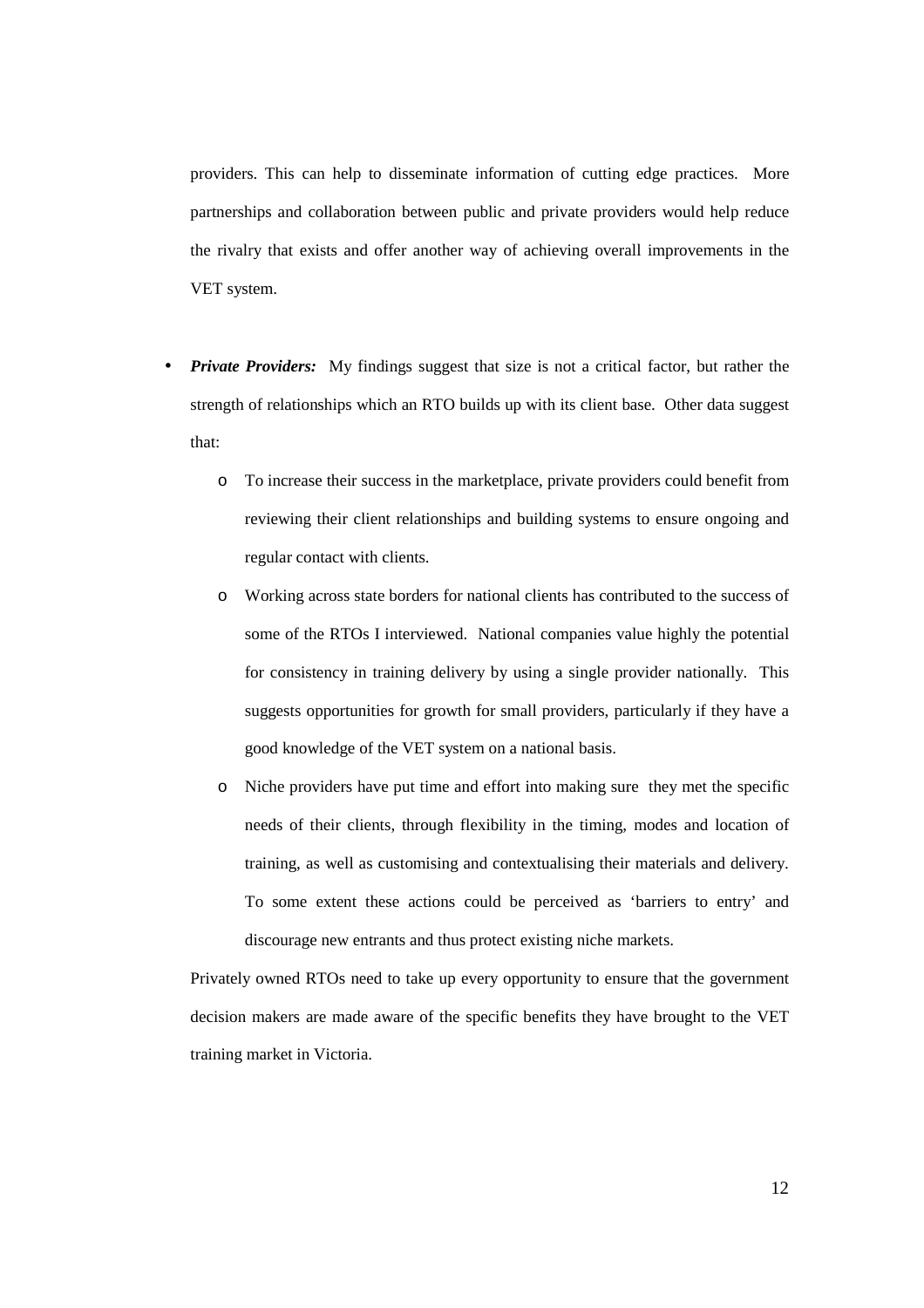• *Researchers*: A greater knowledge and understanding of the role of private providers in VET could result if my research was compared with other states and territories to identify the common features and the differences which exist (Caulley 1994). Two major national surveys (Anderson 2005; Anderson 2006; Harris, Simons et al. 2006; Harris, Simons et al. 2006) have provided valuable data for researchers but the response rate of surveys depends on the support of a total population and does not always reflect all information available. Other benefits also arise from interviewing groups of providers to enable them to express their opinions and concerns less formally. My study has been limited to one group of RTOs in one State. It is possible that my findings may have some transferability in some other context (Falk and Gunther 2006).

# **Conclusion**

The Victorian VET system today is very different to the one in place 17 years ago before the entry of private providers. It is more responsive, more flexible and more diverse. Quality improvements of various kinds have occurred. There is more competition and choice. The system is more complex. The entry of privately owned RTOs into the system has played an important part in contributing to these changes.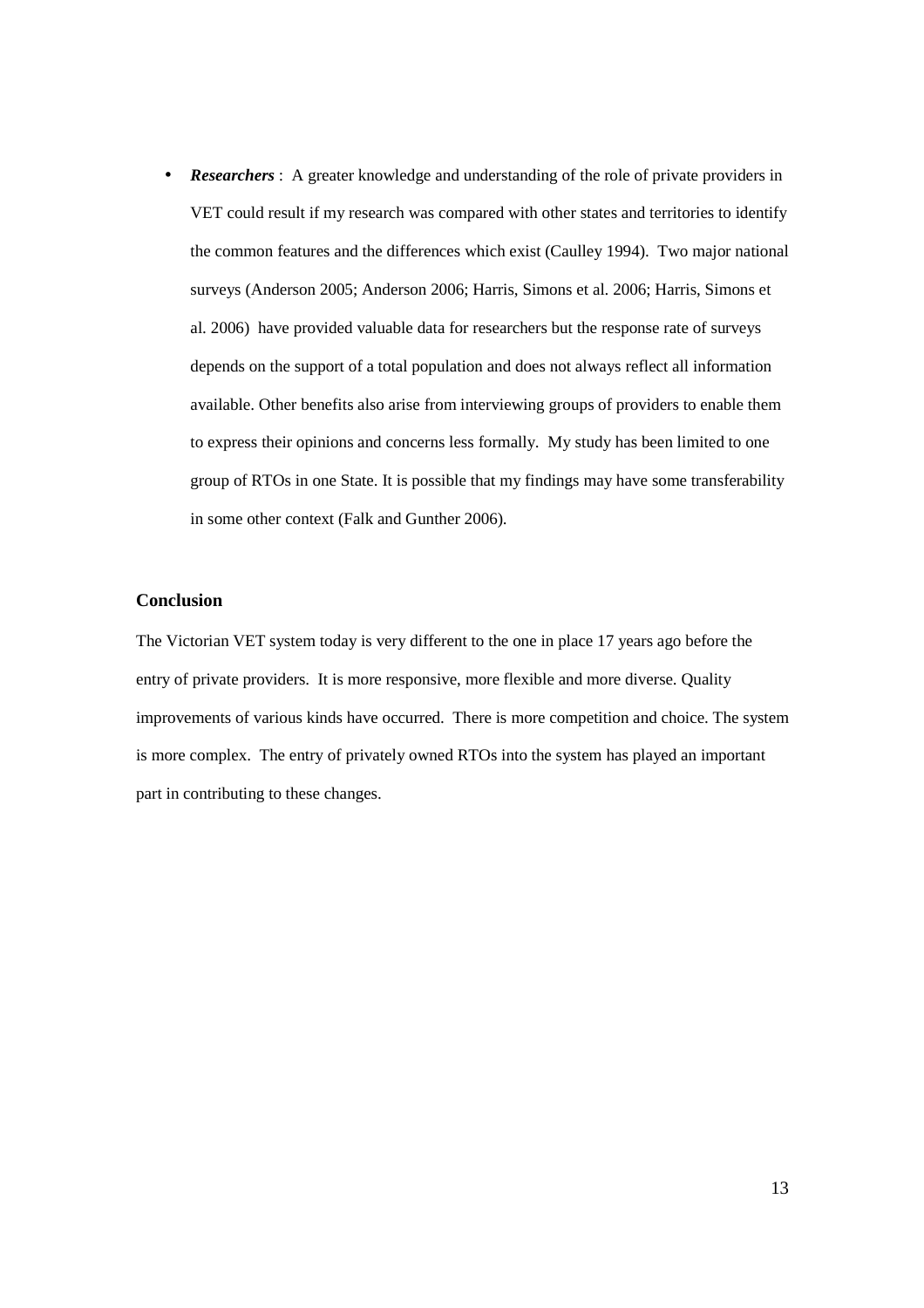# **Acronyms**

| <b>ACCI</b>  | Australian Chamber of Commerce & Industry                                                        |
|--------------|--------------------------------------------------------------------------------------------------|
| <b>AIG</b>   | <b>Australian Industry Group</b>                                                                 |
| <b>ANTA</b>  | Australian National Training Authority (abolished on 1 July 2005)                                |
| <b>AQTF</b>  | Australian Quality Training Framework - these are the nationally agreed quality arrangements for |
|              | the VET system agreed to by the ANTA Ministerial Council.                                        |
| <b>CBT</b>   | <b>Competency Based Training</b>                                                                 |
| <b>DEST</b>  | Dept of Education, Science & Training - Commonwealth                                             |
| <b>EFSC</b>  | <b>Employment and Skills Formation Council</b>                                                   |
| <b>MTIA</b>  | Metal Trades Industry Association                                                                |
| <b>NFROT</b> | National Framework for the Recognition of Training                                               |
| <b>NTRA</b>  | National Training Reform Agenda                                                                  |
| <b>OTTE</b>  | Office of Training and Tertiary Education                                                        |
| PD           | <b>Professional Development</b>                                                                  |
| QA           | <b>Quality Assurance</b>                                                                         |
| <b>RPL</b>   | Recognition of Prior Learning                                                                    |
| <b>RTO</b>   | <b>Registered Training Organisation</b>                                                          |
| <b>STA</b>   | <b>State Training Authority</b>                                                                  |
| <b>STB</b>   | <b>State Training Board</b>                                                                      |
| <b>TAFE</b>  | <b>Technical and Further Education</b>                                                           |
| <b>TRC</b>   | <b>Training Recognition Consultant</b>                                                           |
| <b>VECCI</b> | Victorian Employers' Chamber of Commerce and Industry                                            |
| <b>VEF</b>   | Victorian Education Foundation                                                                   |
| <b>VET</b>   | Vocational Education and Training                                                                |
| <b>VETAB</b> | Vocational Education and Training Board (Victoria)                                               |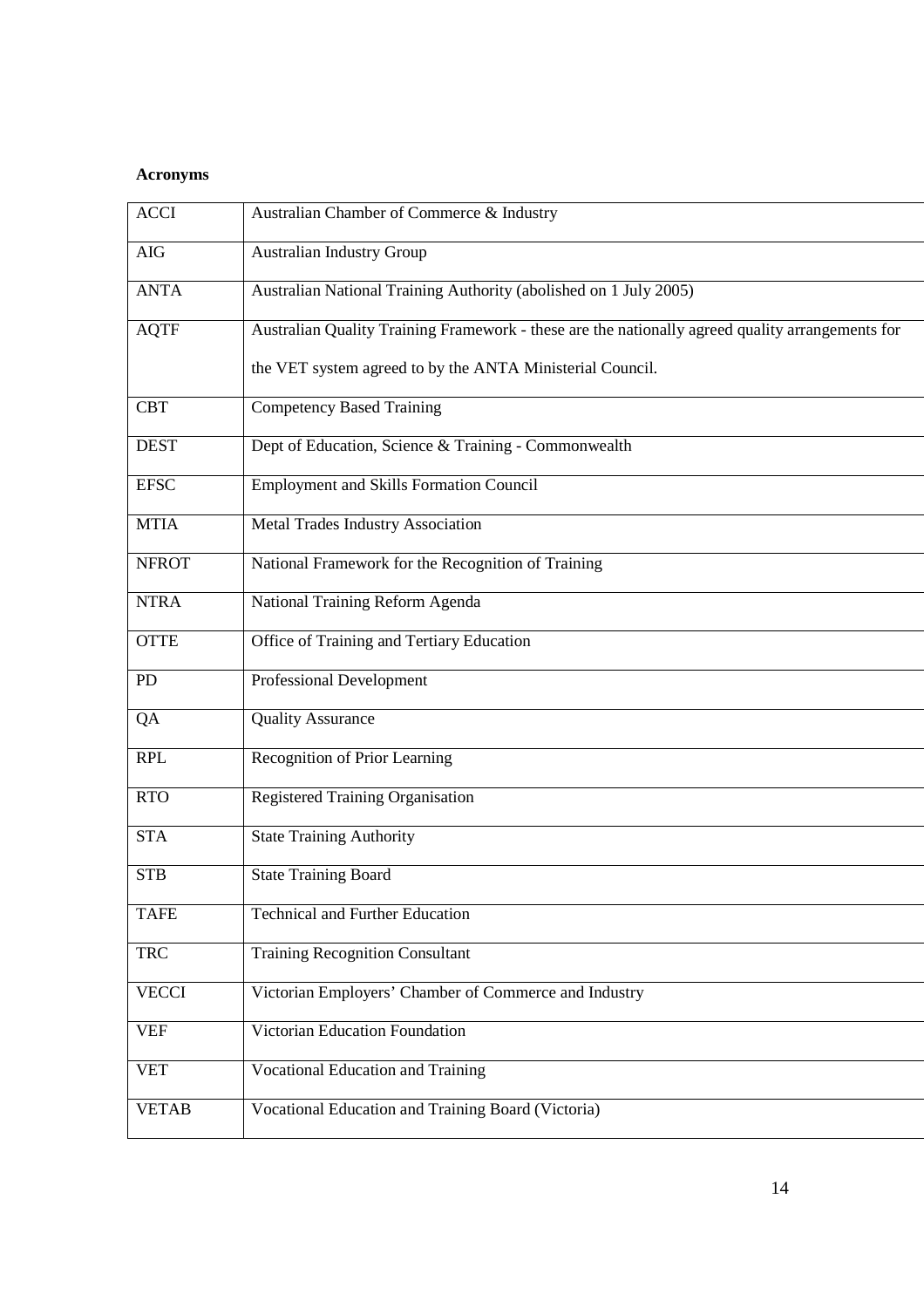# **References**

**(1990). Vocational Education & Training Act.** 

- **Anderson, D. (2005). Trading places: The impact and outcomes of market reform in vocational education and training. Adelaide: NCVER.**
- **Anderson, D. (2006). Trading places: The impact of outcomes of market reform in vocational education and training - support document. Adelaide, NCVER.**
- **Arksey, H. and P. Knight (1999). Interviewing for Social Scientists. London, Sage. Australian National Training Authority (1994). Annual Report 1993-94. Brisbane,**
- **ANTA.**
- **Australian National Training Authority (1998). Australian recognition framework: Ensuring quality training outcomes. Melbourne, ANTA.**
- **Australian National Training Authority (2003). High level review of Training Packages: Phase 1 report. Brisbane, ANTA: 47.**
- **Campbell, C. and J. Halligan (1992). Political Leadership in an age of constraint: Bureaucratic politics under Hawke & Keating. St Leonards, Allen & Unwin.**
- **Caulley, D. N. (1994). Notes on the basic characteristics of postpositivist interpretive inquiry. Qualitative Research in Adult Education. B. Neville, P. Willis and M. Edwards. SA, University of South Australia. 1.**
- **Chappell, C. (2003). An industry-led VET system: Where to from here? Sydney, AVETRA.**
- **Dawkins, J. (1989). Improving Australia's training system. Canberra, AGPS: 59.**
- **Dawkins, J. (1992). Working for the future: Jobs, skills, innovation. Canberra, AGPS.**
- **Dawkins, J. and A. C. Holding (1987). Skills for Australia.**
- **Department of Education Science & Training (2005). Glossary. Canberra. 2005: A glossary of all terms used in relation to vet.**
- **Deveson, I. (1990). Training costs of award restructuring: Report of the Training Costs Review Committee, vol. 1: The report. Canberra, AGPS: 95.**
- **Falk, I. and J. Gunther (2006). Generalising from Qualitative Research: Case studies from VET in Contexts. NCVER, Mooloolaba, NCVER.**
- **Gallagher, C. and D. Anderson (2005). The virtual IT training affair: A case study of market failure and neoliberalism in VET. Adelaide, NCVER.**
- **Gibb, J. (2003). What impact is implementing a quality system having on the vocational education and training classroom? Adelaide, NCVER.**
- **Gleeson, J., J. McPhee, et al. (1987). "Training needs of supervisors and middle managers." Work and People 13(No. 3).**
- **Harris, R., M. Simons, et al. (2006). Private training providers: Their characteristics and training activities - Support Document. Adelaide, NCVER.**
- **Harris, R., M. Simons, et al. (2006). Report on activities of private registered training organisations. NCVER. Adelaide, Centre for Research Education, Equity & Work, University of South Australia.**
- **Keating, P. J. (1994). Working nation: The white paper on employment and growth. Canberra, AGPS.**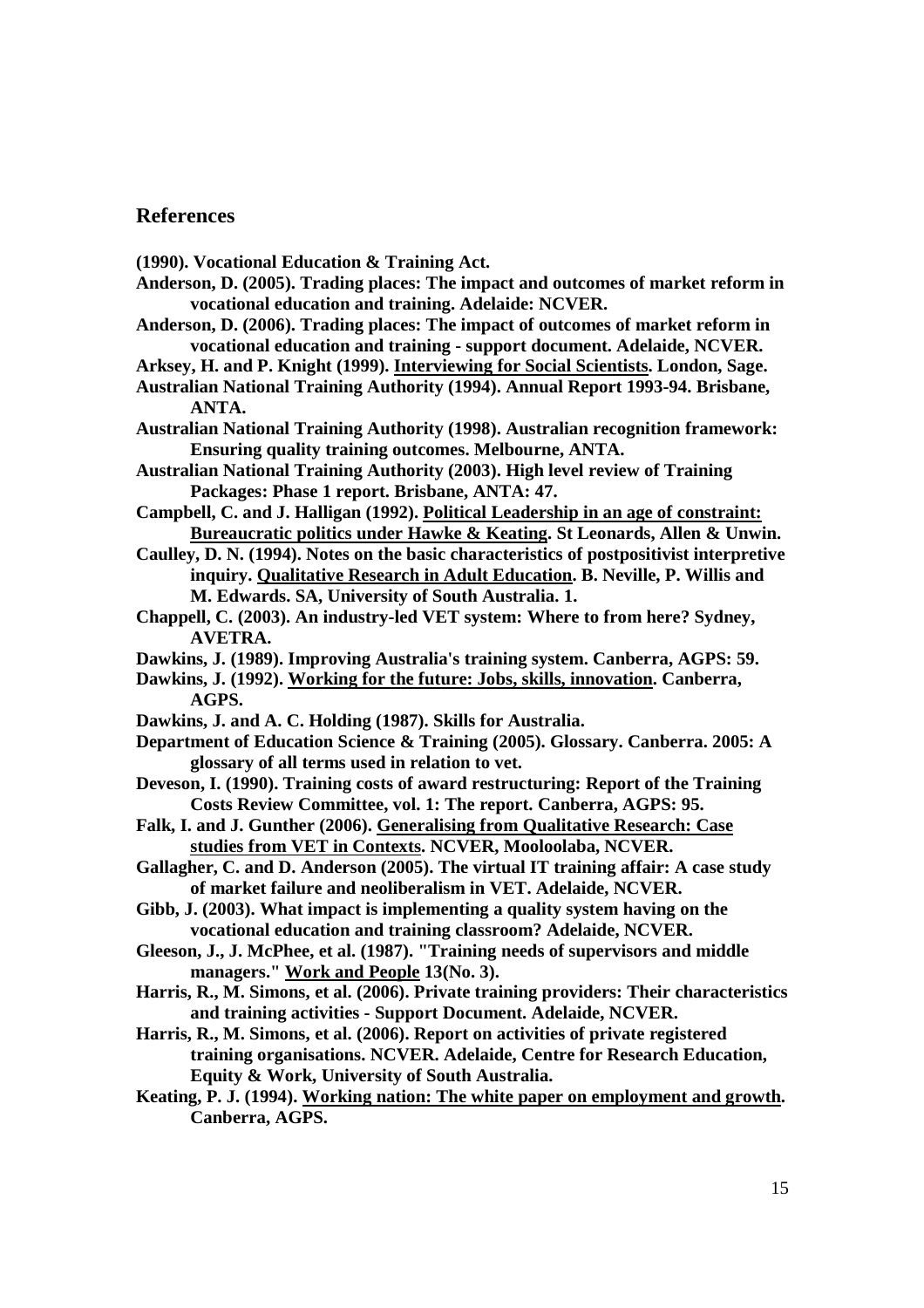**Kemp, D. D. (1997). Government initiatives for a competitive vocational education and training sector. Annual Conference of the ACPET, Sydney, DEETYA.** 

**Lakoff, G. and M. Johnson (1981). Metaphors we live by. Chicago.** 

**Lincoln, Y. S. and E. G. Guba (1985). Naturalistic inquiry. Newbury Park, Sage.** 

**Marginson, S. (1993). Education and public policy in Australia. Cambridge, CUP.** 

- **McPhee, J. (2004). Insights from interviews with private registered training organisations in Victoria. 13th Annual VET Research Conference, Tweed Heads, NCVER.**
- **McPhee, J. (2005). Privately owned Registered Training Organisations in Victoria - Diversity as an emerging theme? Emerging Futures - Recent responsive and relevant Research, Brisbane, AVETRA.**
- **McPhee, J. and S. Shearer (1997). Report of consultations on possible extension of new apprenticeships and traineeships into schools. Melbourne, VECCI.**
- **Pusey, M. (1991). Economic rationalism in Canberra: A nation building state changes its mind. Melbourne, CUP.**
- **Rein, M. (1983). Value-Critical Policy Analysis. The Social Sciences and Policy Analysis. D. Callahan and B. Jenning. New York, Plenum Press.**
- **Ryan, R. (1999). "How TAFE became 'unresponsive'; a study of rhetoric as a tool of educational policy." Australian & NZ Journal of Vocational Education Research 7(2): 105-126.**
- **Seddon, T. and S. Marginson (2001). The crisis trifecta: Education. Globalisation: Australian impacts. C. Sheil. Sydney, University of NSW: 310.**
- **State Training Board Victoria (1991). Plan for the development of the State training system. Melbourne.**
- **State Training Board Victoria (1993). Annual report 1992-1993.**
- **State Training Board Victoria (1993). Private provider guidelines. Melbourne: 20.**
- **State Training Board Victoria (1993). What is a private provider? Training for growth. 3.**
- **State Training Board Victoria (1994). Annual report 1993-1994.**
- **State Training Board Victoria (2000). Annual report 1999-2000.**
- **Townsend, R. and P. Waterhouse (2005). Getting the job done: How employers use and value accredited training leading to a qualification - case studies.**
- **Virgona, C., P. Waterhouse, et al. (2003). Making experience work: generic skills through the eyes of displaced workers - Volume 1. NCVER. Adelaide, NCVER.**
- **Wiersma, W. (1995). Research methods in education: An introduction. Needham Heights, Allyn & Bacon.**

**Williamson, K., F. Burstein, et al. (2000). The two major traditions of research. Research methods for students and professionals: information management and systems. K. Williamson. Wagga Wagga, Centre for Information Studies: 319.**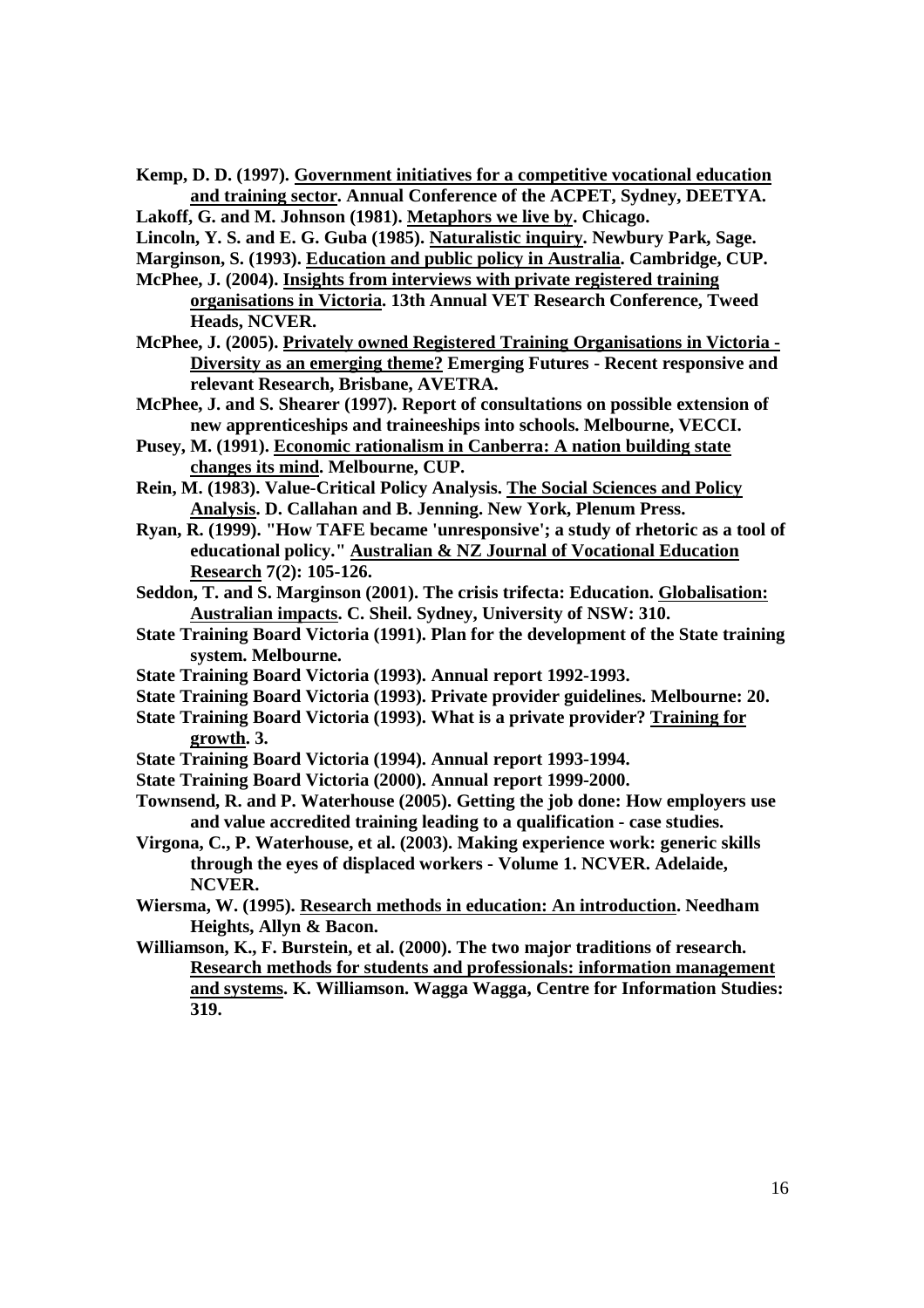# **Appendices**

# **Appendix A**

#### **Privately owned Registered Training Organisations (RTOs): Annual registrations each financial year according to date of initial registration 1990/1 o 2001/2**

| <b>Financial</b><br>year                           | Commercial<br><b>RTOs</b>                                              | <b>Industry</b><br><b>RTOs</b> | <b>Enterprise</b><br><b>RTOs</b> | <b>Total</b><br>private<br><b>RTOs</b> | Percentag<br>e of Total<br>all RTOs | <b>Total all</b><br><b>RTOs</b> |
|----------------------------------------------------|------------------------------------------------------------------------|--------------------------------|----------------------------------|----------------------------------------|-------------------------------------|---------------------------------|
| To<br>30/6/91                                      | 6                                                                      | $\mathbf{1}$                   | 0                                | $\overline{7}$                         | 87.50                               | 8                               |
| 1991/2                                             | 6                                                                      | 6                              | 5                                | 17                                     | 85.00                               | 20                              |
| 1992/3                                             | 15                                                                     | 13                             | $\overline{7}$                   | 35                                     | 39.77                               | 88                              |
| 1993/4                                             | 17                                                                     | 10                             | 3                                | 30                                     | 71.42                               | 42                              |
| 1994/5                                             | 13                                                                     | 19                             | $\overline{7}$                   | 39                                     | 75.00                               | 52                              |
| 1995/6                                             | 29                                                                     | 26                             | 14                               | 69                                     | 73.40                               | 94                              |
| 1996/7                                             | 18                                                                     | 19                             | $\overline{7}$                   | 44                                     | 65.67                               | 67                              |
| 1997/8                                             | 42                                                                     | 21                             | 13                               | 76                                     | 80.85                               | 94                              |
| 1998/9                                             | 53                                                                     | 33                             | 20                               | 106                                    | 57.29                               | 185                             |
| 1999/0                                             | 80                                                                     | 41                             | 19                               | 140                                    | 76.50                               | 183                             |
| 2000/1                                             | 65                                                                     | 31                             | 11                               | 107                                    | 69.93                               | 153                             |
| 2001/2                                             | 69                                                                     | 17                             | 4                                | 90                                     | 79.64                               | 113                             |
| <b>Total</b>                                       | 413                                                                    | 237                            | 110                              | 760                                    | 69.15                               | 1099                            |
| Percentage<br>of Privately<br>Owned<br><b>RTOs</b> | 54<br>Source: Data provided by Office of Training & Tertiary Education | 31                             | 15                               | 100                                    |                                     |                                 |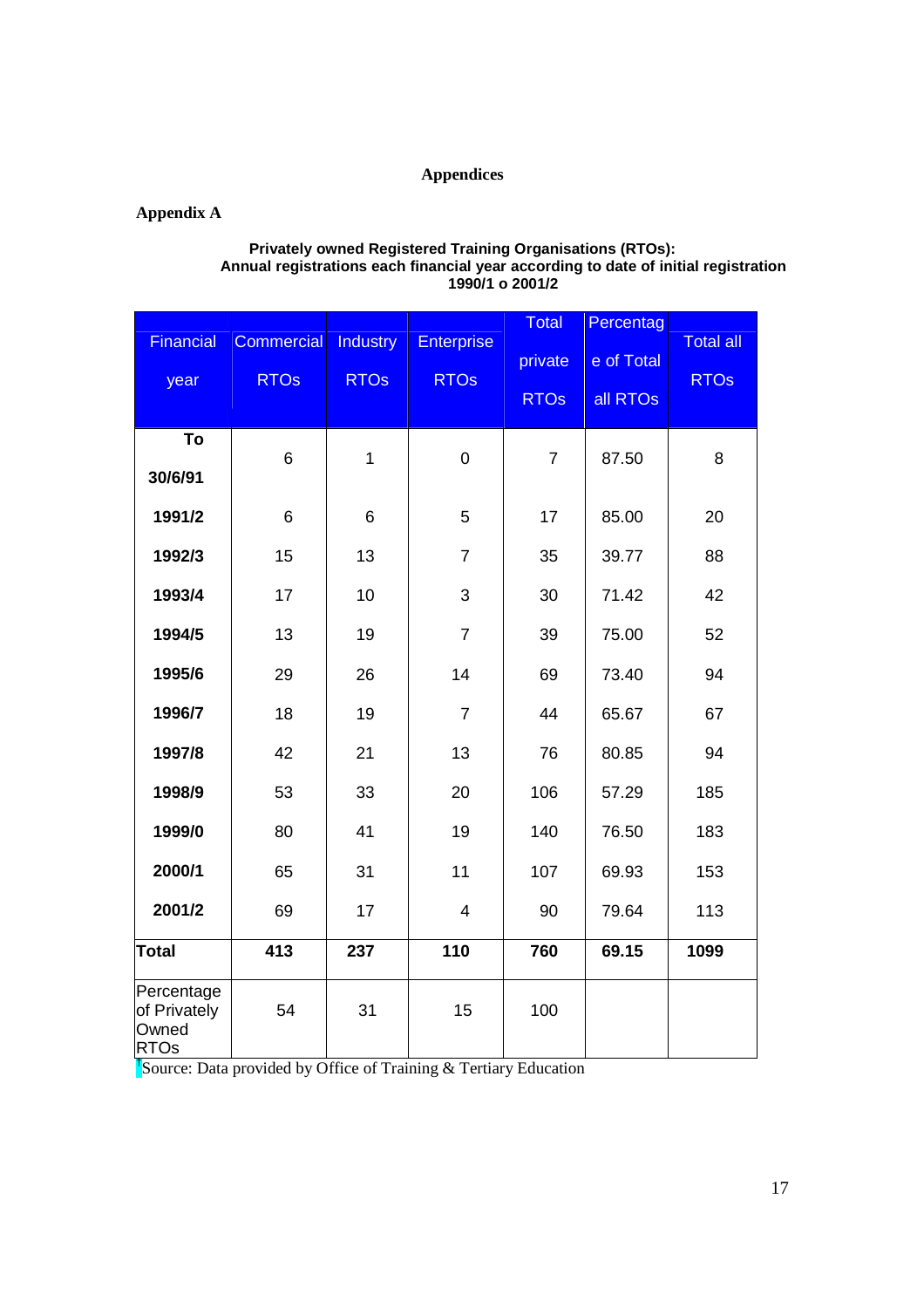#### **Appendix B – Personal work history**

In summary, my work roles of direct relevance to the VET sector have included:

- $\bullet$  Being a manager in a large national industry association which became one of the early RTOs with its own accredited Certificate in Supervision. I was responsible for gaining this accreditation and the registration of the RTO in January 1992.
- $\div$  Being appointed by the Governor-in-Council as an employer representative on the Vocational Education and Training Accreditation Board (VETAB) in Victoria from 1993 to 1995 appointee, (the Board was abolished in 1999). Following the merger between Caulfield Institute of Technology and Monash University, I served as a member of Monash University Council (as a Governor-in-Council appointee) from 1990 to 1999.
- Working as a Training Recognition Consultant (TRC) delegated by the Victorian Department of Training & Tertiary Education<sup>1</sup> to assist organisations which desired to become RTOs in the Victorian VET system. I held this appointment from the beginning of 2000 until I resigned at the end of 2006.
- Being a member of the Business Skills Victoria Training Board in 1994.
- Since 2002, acting as an evaluator for the Australian National Training Authority (ANTA) and later Department of Education, Science and Training (DEST) of finalists in the Small Training Provider Award for the annual Australian Training Awards.

I have set out below more detail about my personal work history.

-

<sup>&</sup>lt;sup>1</sup> The area of the Victorian Department of Training  $\&$  Tertiary Education which has been responsible for registration and recognition has had a number of names over the years – they include Office of Training and Tertiary Education (OTTE), Office of Training and Further Education (OTFE), Office of Compulsory Education, Training and Employment (PETE) and Office of Education, Training and Tertiary Education (OETTE) .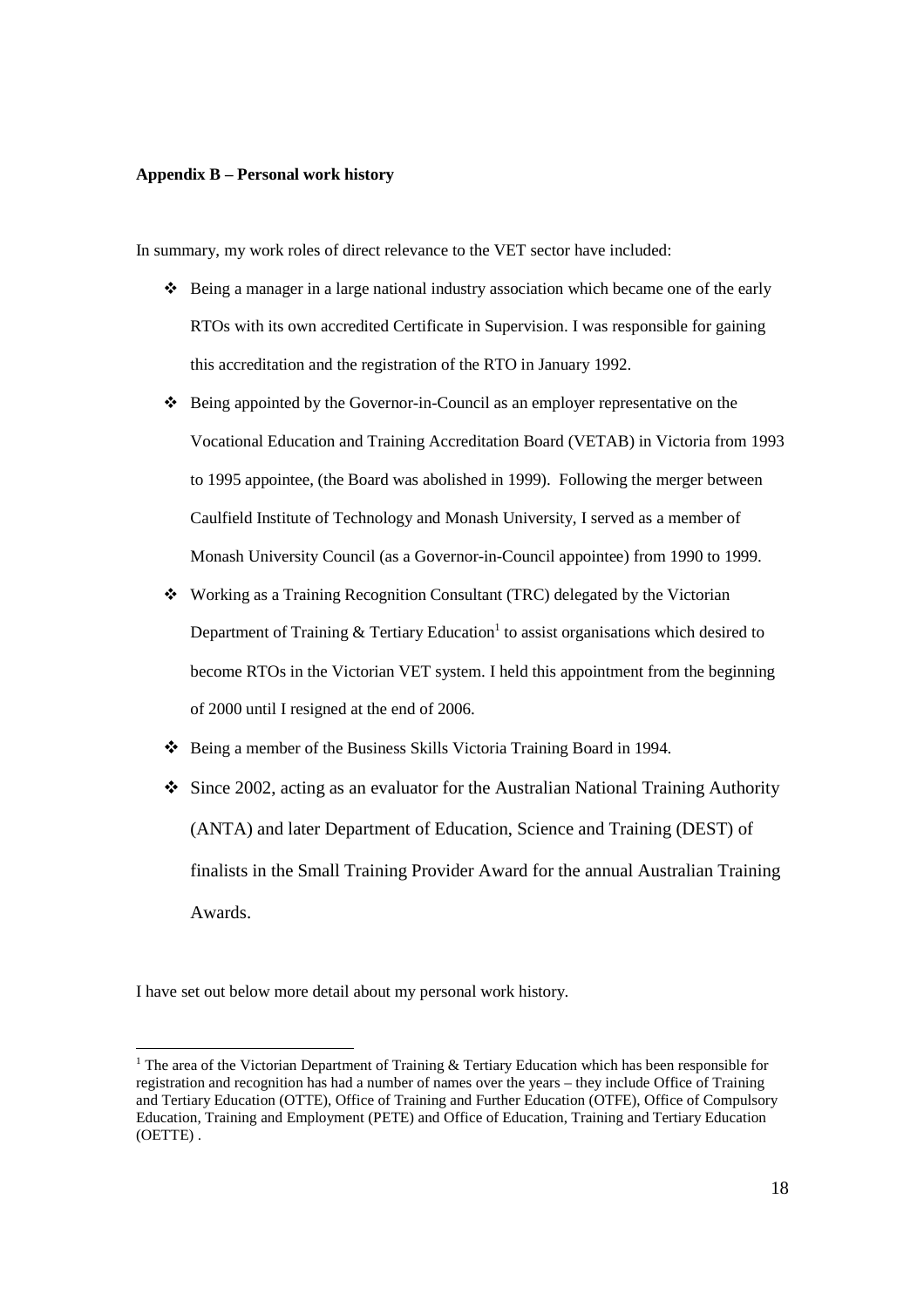While studying part time for my undergraduate degree I spent six years with a large public company. This was followed by four years of part time secondary teaching and then fifteen years at Caulfield Institute of Technology as a lecturer/ senior lecturer in Economics and Industrial Relations.

I returned to industry in the mid-1980s, spending 10 years working with an industry association, the Metal Trades Industry Association (MTIA), now the Australian Industry Group (AIG). My Training Manager role encompassed delivery, development and implementation of training programs which were suitable for first line managers and supervisors in manufacturing and (to a lesser extent) in the service sector. While working in the industry association, both award restructuring and enterprise bargaining were among the changes occurring in the industrial relations scene. Thus I experienced at first hand the development of policy within the association on award restructuring together with the member companies' and union's responses to this policy development. During this time I had the opportunity to apply innovative approaches to training and to collaborate with unions in the training of consultative committees. This was just as competency based training (CBT) and the national training reform agenda (NTRA) were gaining momentum, in the in the early nineties.

While working at Caulfield Institute of Technology, I became senior lecturer in Economics and Industrial Relations. During this time, I monitored part of the Tertiary Orientation Program being delivered on Caulfield Institute's behalf by Moorabbin TAFE and developed a distance education subject for the TAFE division of another Institute of Technology. I also completed a Master of Commerce by research, the topic being whether technology could be shown to be a significant determinant of industrial relations in the pulp and paper industry. In the mid-1980s a team of researchers, including myself, investigated the training needs for middle managers and

19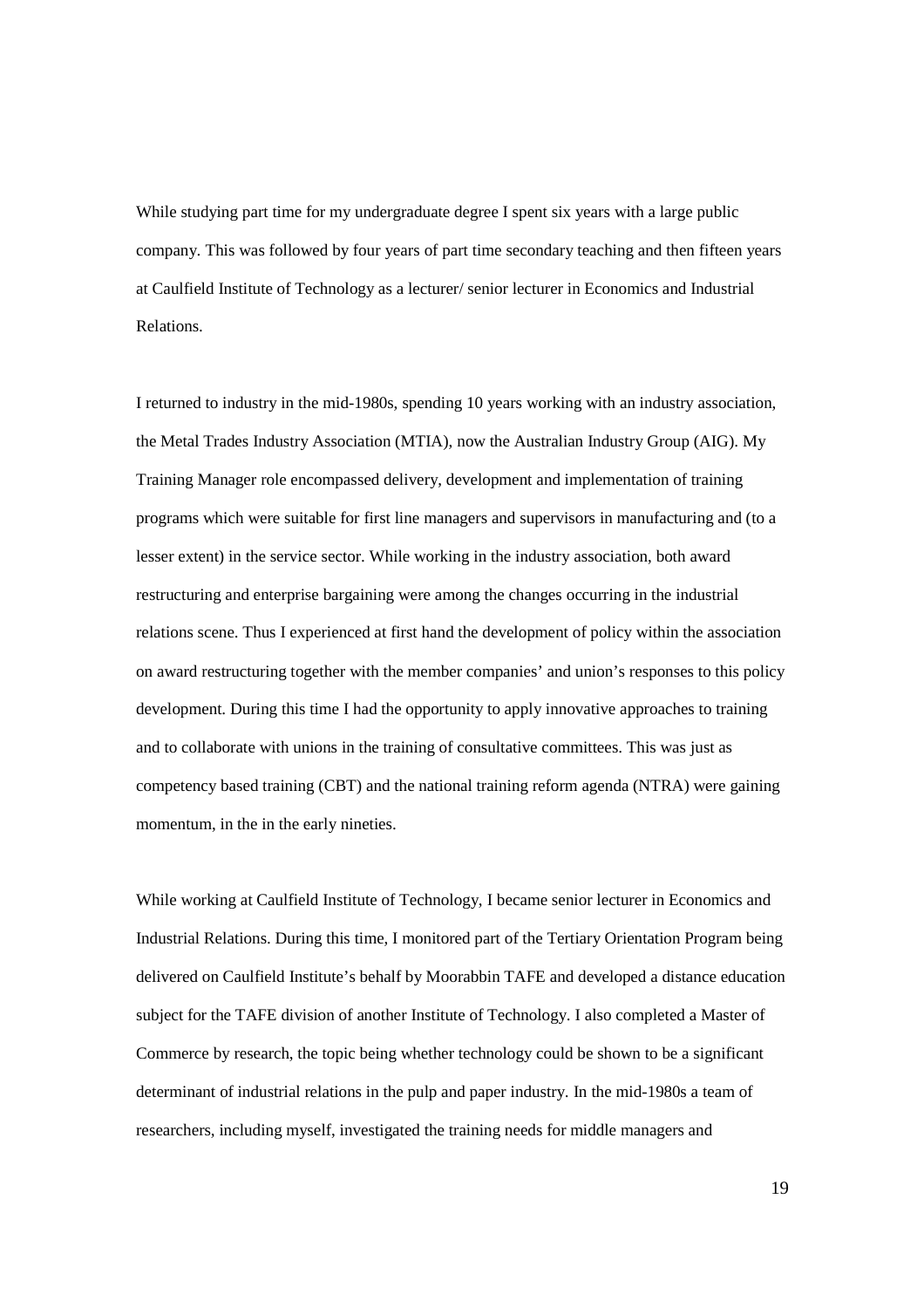supervisors (Gleeson, McPhee et al. 1987). We interviewed a random sample of Victorian members of the MTIA.

During the 10 years with the industry association, representation on bodies such as the Metals and Engineering Industry Development Committee, Business Industry Skills Training Board and the Vocational Education and Training Accreditation Board (VETAB)<sup>2</sup>, provided an opportunity for me to learn about, and participate in, the early development of the training market in Victoria. This required a detailed knowledge of the early policies of VETAB as my role involved ensuring that the National Framework for the Recognition of Training (NFROT) principles operated effectively in Victoria.

An accredited course, entitled the Certificate of Supervision, was developed and designed for the Association and initially this was the only course on MTIA's scope of registration. At a later date, a Workers' Compensation Certificate was designed, developed and accredited by the State Training Authority for delivery to member employees in both the MTIA and the Victorian Employers' Chamber of Commerce & Industry (VECCI). Both these projects were made possible by funding support from the Victorian Education Foundation (VEF)<sup>3</sup>.

On retirement from the industry association, I established my own consultancy. During this period I worked on a number of government projects including a benchmarking project with three VET institutions<sup>4</sup>. I carried out an investigation of industry's position on the extension of the

<sup>&</sup>lt;sup>2</sup> VETAB was established in 1991 to provide advice to the State Training Board (STB) on accreditation policies & procedure, accredit courses where no Industry Training Advisory Board (ITAB) existed, coordinate & develop linkages with courses offered by other sectors of education and industry and monitor & maintain accreditation standards.

 $3$  The VEF was established in 1987 to help fund projects in education and training in Victoria. It was funded through a voluntary diversion of 0.1 percent of state payroll taxes paid by Victorian companies and government authorities. 4 Texskills, RMIT Faculty of Education and Training and Western Metropolitan College of TAFE were the three VET institutions involved in the project.